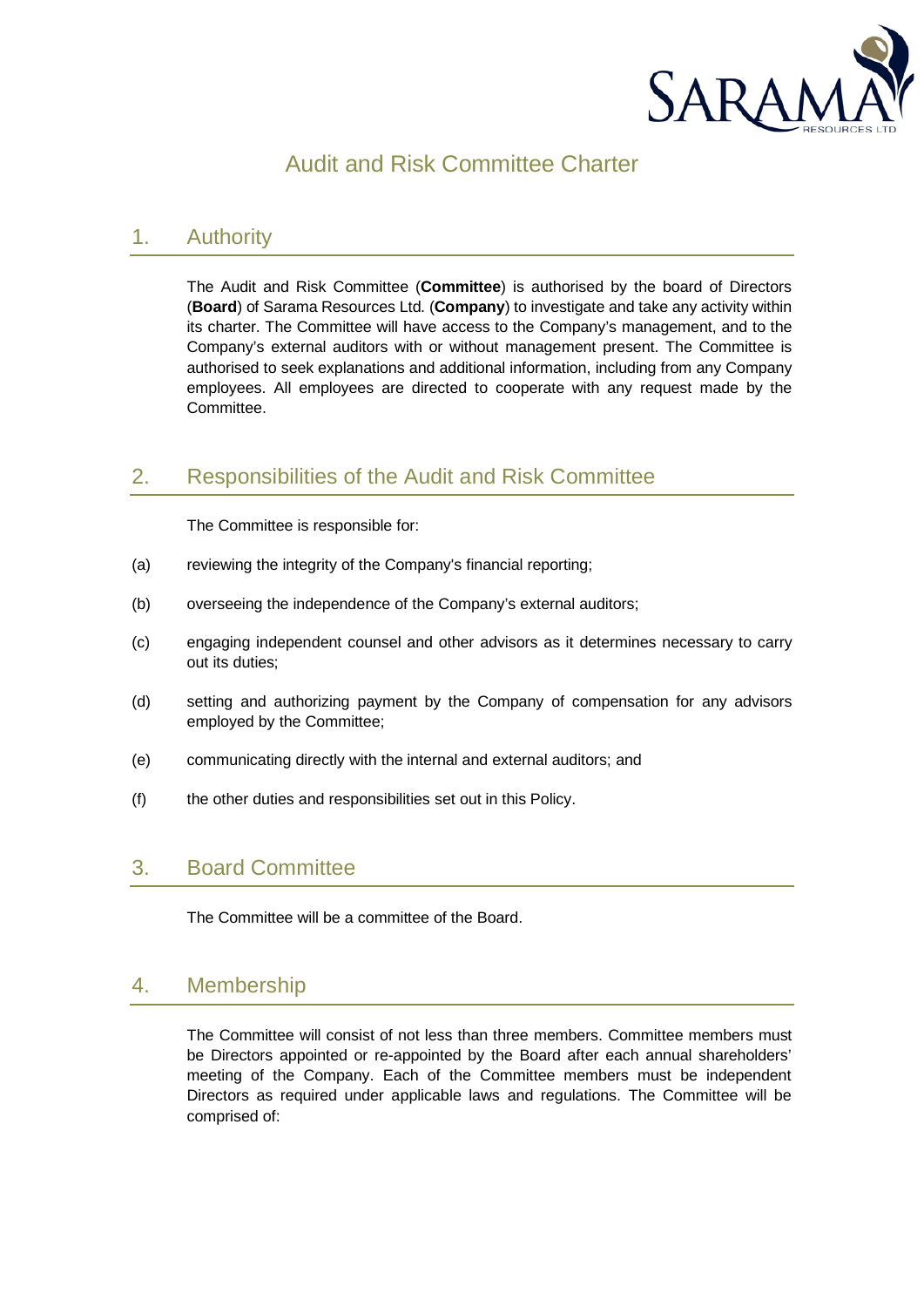- (a) members who can read and understand financial statements and are otherwise financially literate (as such term is defined in applicable laws and regulations);
- (b) at least one member with financial expertise either as a qualified accountant or other financial professional with experience in financial and accounting matters; and
- (c) at least one member who has an understanding of the industry in which the Company operates.

#### 5. Chair

The Committee will appoint one of their number to be the Chair of the Committee.

#### 6. Secretary

- 6.1 The Company Secretary or their nominee shall be the Secretary of the Committee, at the request of the Chair of the Committee, and shall attend meetings of the Committee as required.
- 6.2 The Secretary will be responsible for keeping the minutes of meetings of the Committee and circulating them to Committee members and to the other members of the Board.
- 6.3 The Secretary shall distribute supporting papers for each meeting of the Committee as far in advance as possible.

## 7. Other attendees

- 7.1 The MD and CEO and the CFO as well as other members of senior management may be invited to be present for all or part of the meetings of the Committee, but will not be members of the Committee.
- 7.2 Representatives of the external auditor are expected to attend at least one meeting of the Committee per year without any management staff or executives present.

## 8. Quorum

A majority of the members of the Committee from time to time shall constitute a quorum.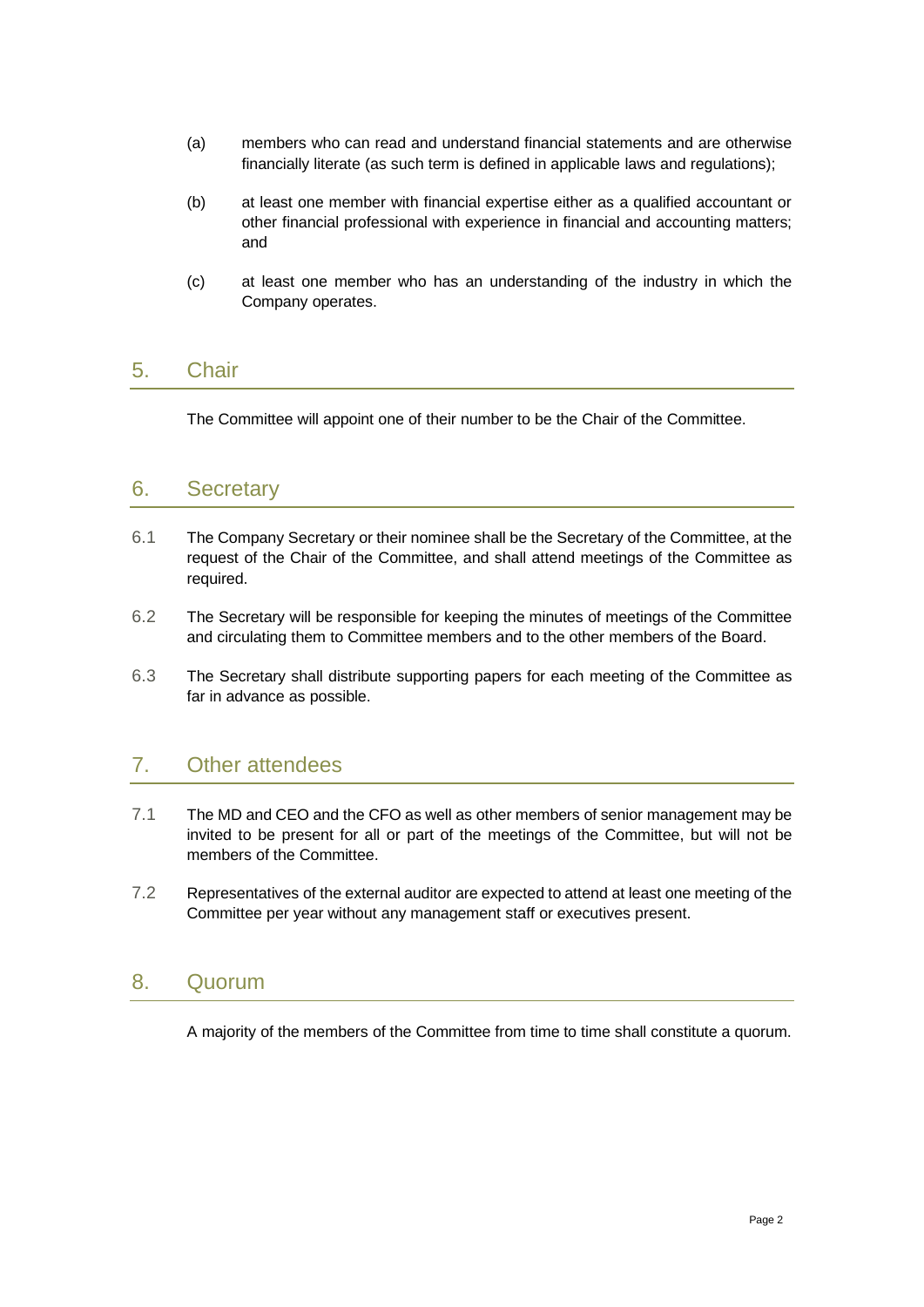## 9. Meetings

- 9.1 Committee meetings will be held not less than four times a year so as to enable the Committee to undertake its role effectively.
- 9.2 In addition, the Chair is required to call a meeting of the Committee if requested to do so by any member of the Committee, the MD and CEO or the external auditor.
- 9.3 Where deemed appropriate by the Chair of the Committee, meetings and subsequent approvals and recommendations can be implemented by a circular written resolution or conference call.
- 9.4 Decisions will be based on a majority of votes.
- 9.5 The Committee Chair, through the Secretary, will prepare a report of the actions of the Committee to be included in the Board papers for the next Board meeting.
- 9.6 Minutes of each meeting are included in the papers for the next full Board meeting after each Committee meeting.

## 10. Reporting procedures

The Committee will keep minutes of its meetings. As outlined above, the Secretary shall circulate the minutes of the meetings of the Committee to all members of the Committee for comment and change before being signed by the Chair of the Committee and circulated to the Board with the Board papers for the next Board meeting. The minutes are to be tabled at the Board meeting following the Committee meeting along with any recommendations of the Committee.

# 11 Financial information

The Committee has the following duties in relation to the Company's financial information:

- (a) to review the audited annual and any audited interim financial statements, unaudited quarterly financial statements, and any reports which accompany published financial statements before submission to the Board, recommending their approval, focusing particularly on:
	- (i) any changes in accounting policies and practices;
	- (ii) major judgmental areas;
	- (iii) significant adjustments, accounting and financial reporting issues resulting from the external audit;
	- (iv) compliance with accounting policies and standards; and
	- (v) compliance with legal requirements;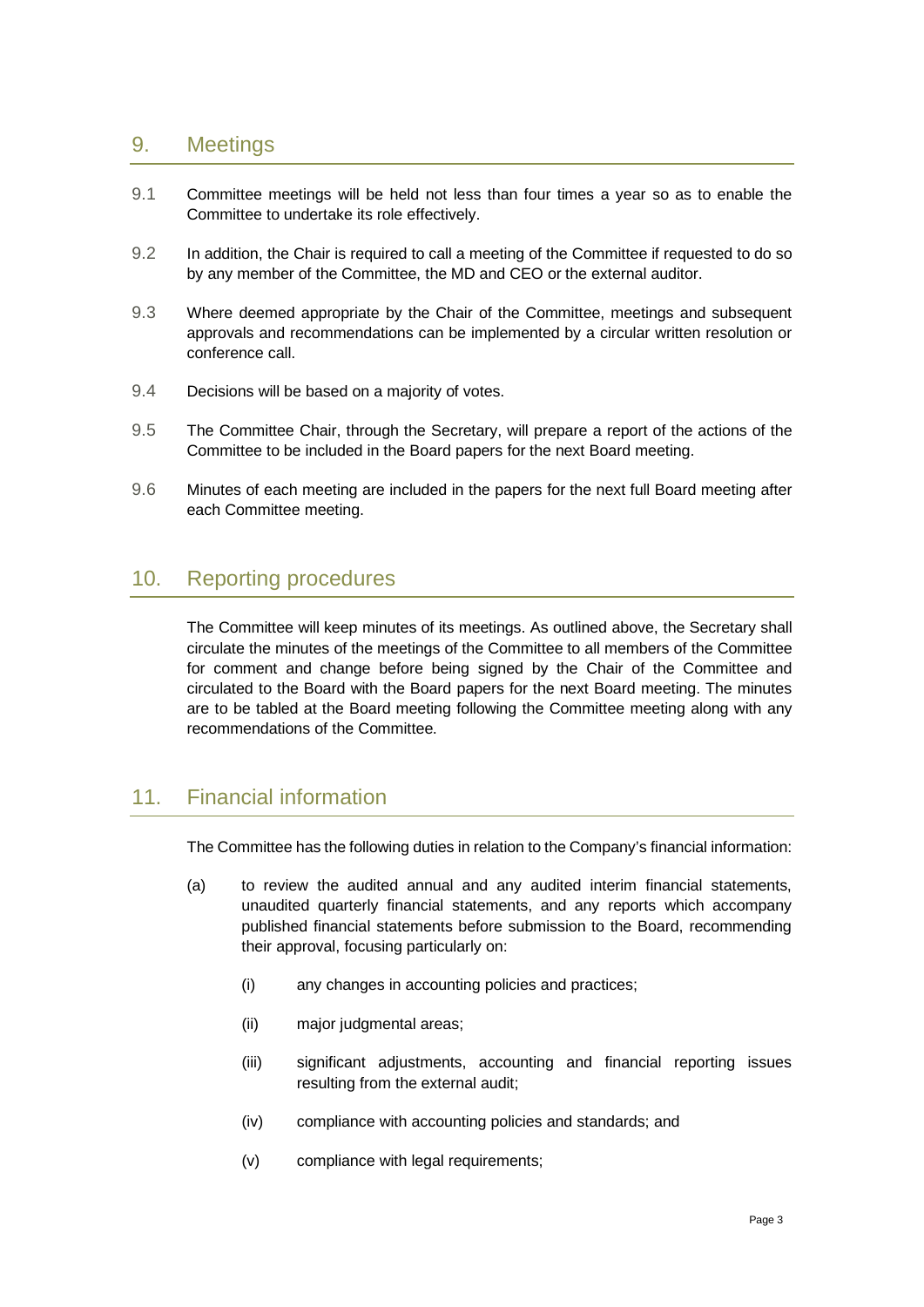- (b) to review the Company's annual and quarterly management's discussion and analysis (**MD&A**);
- (c) to review the evaluation by management of factors related to the independence of the Company's auditor and to assist them in the preservation of such independence;
- (d) to review the Company's news releases and announcements to stock exchanges regarding financial statements, MD&A and annual and interim profit or loss before the Company publicly discloses this information; and
- (e) to ensure adequate procedures are in place for the review of the Company's public disclosure of financial information extracted or derived from the Company's financial statements, and to periodically assess the adequacy of those procedures.

## 12. Related party transactions

The Committee must monitor and review the propriety of any related-party transactions.

## 13. External audit function

- 13.1 The Company's external auditor shall report directly to the Committee.
- 13.2 The Committee has the following duties in relation to external audit:
	- (a) to recommend to the Board the appointment of the external auditor to be nominated for the purpose of preparing or issuing an auditor's report or performing other audit, review or attest services for the Company;
	- (b) to recommend to the Board the compensation of the external auditor, and to review and make recommendations on fees payable to the auditor for audit and non-audit work;
	- (c) each year, to review the appointment of the external auditor, their independence, the audit fee, and any questions of resignation or dismissal;
	- (d) to review the adequacy of accounting and financial controls together with the implementation of any recommendations of the external auditor in relation thereto;
	- (e) to meet with the external auditors at least twice in each financial period without management being present and at any other time the Committee considers appropriate;
	- (f) to discuss with the external auditor before the audit commences the nature and scope of the audit, and to ensure coordination between the external auditor and the Company's accounting staff;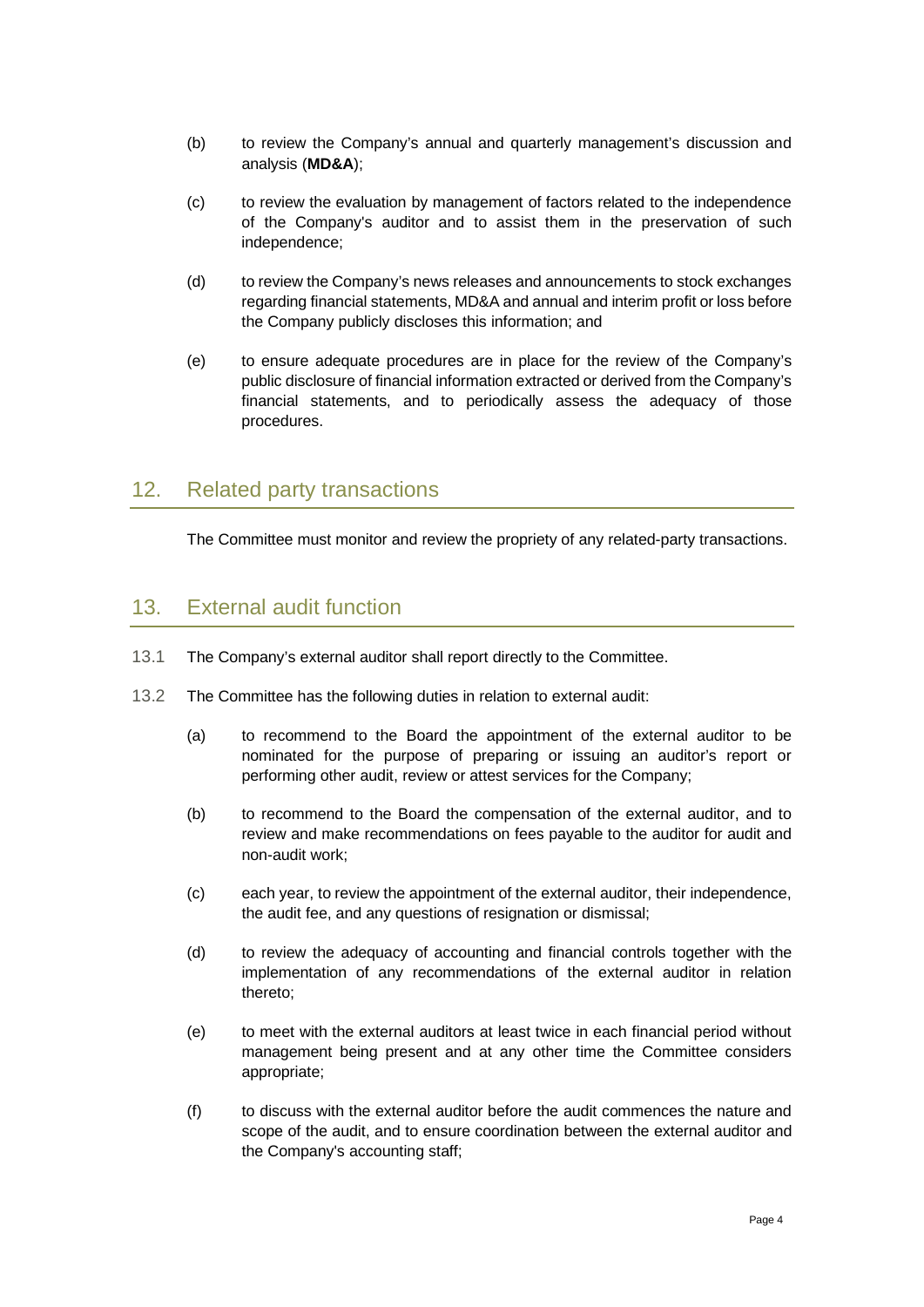- (g) to determine that no management restrictions are being placed upon the external auditor;
- (h) to discuss problems and reservations arising from the interim and final audits, and any matters the auditors may wish to discuss (in the absence of management where necessary);
- (i) to oversee the resolution of disagreements between management and the external auditor regarding financial reporting;
- (j) to pre-approve all non-audit services to be provided to the Company or its subsidiaries by the external auditor;
- (k) to review and approve the Company's hiring policies regarding partners, employees, and former partners and employees of the present and former external auditor of the Company;
- (l) to review the external auditor's management letter and management's response;
- (m) to ensure adequate disclosure as may be required by law of the Committee's approval of all non-audit services provided by the external auditor;
- (n) to ensure that the external auditor prepares and delivers an annual statement as to their independence which includes details of all relationships with the Company; and
- (o) to receive from the external auditor, or any other regulatory body, their report on, among other things, critical accounting policies and alternative accounting treatment, prior to the filing of their audit report in compliance with applicable laws, regulations, and stock exchange policies.

## 14. Internal audit function

The Committee has the following duties in relation to internal audit:

- (a) to recommend to the Board the appointment of an internal auditor if and when one is required;
- (b) if and when one is required, to consider the appointment of an internal auditor, the audit fee (if externally contracted) and any questions of resignation or dismissal;
- (c) if and when one is required, to review the appointment, remuneration, evaluation, retention and dismissal of the chief audit executive;
- (d) each year, to review and approve the internal auditor's charter, if applicable;
- (e) to review the reporting lines of the internal audit function to ensure that any internal auditor is allowed adequate independence;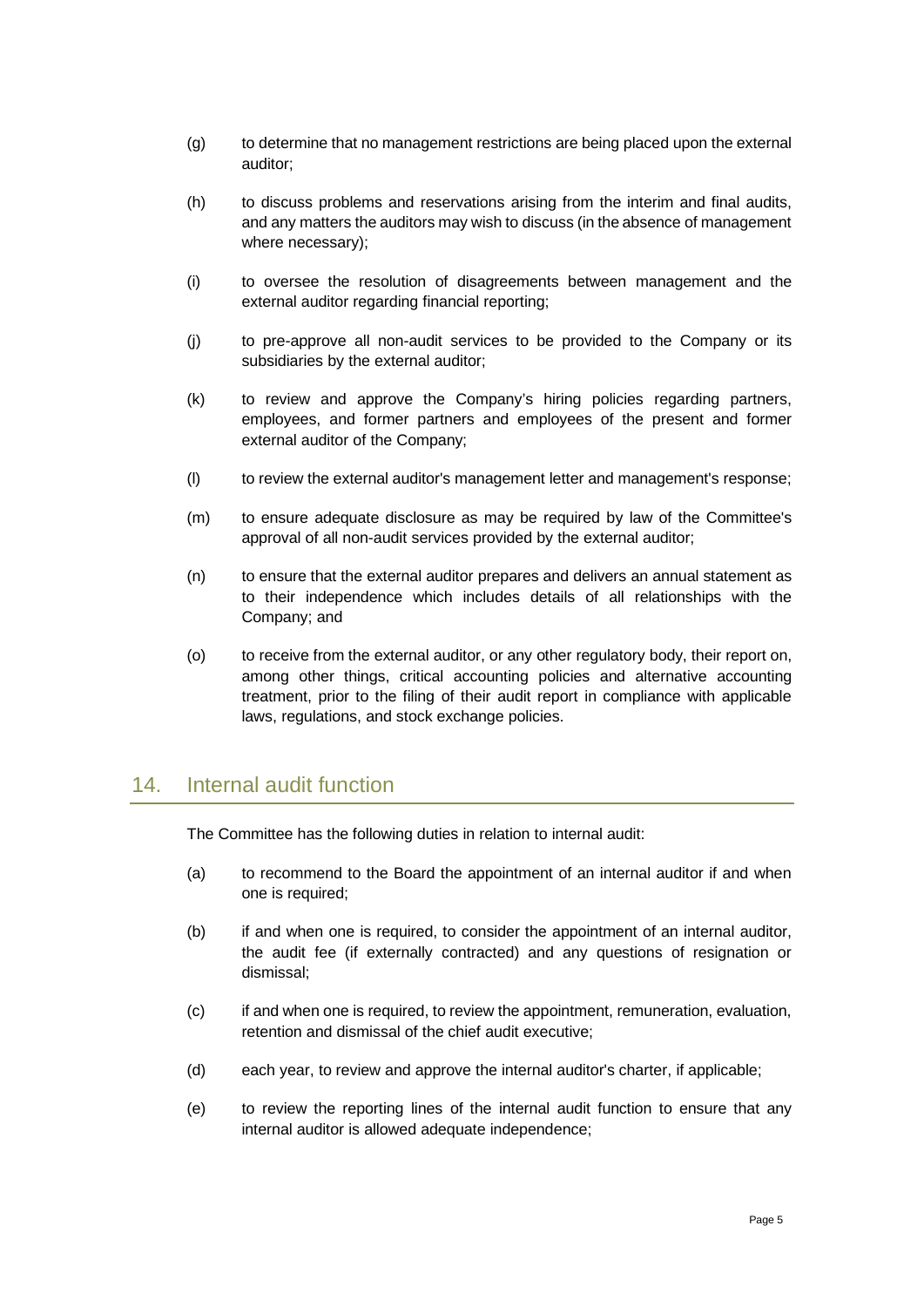- (f) to determine that no management restrictions are being placed upon any internal audit function;
- (g) to ensure that any internal audit function is adequately resourced (including qualified personnel, funding and equipment) so as not to impede its ability to execute its responsibilities;
- (h) to consider the major findings of any internal audit investigations and management's response;
- (i) to ensure coordination between any internal and the external auditor; and
- (j) to meet privately with any internal auditor on at least an annual basis.

#### 15. Risk management

The Committee has the following duties in relation to risk management:

- (a) assessing the internal processes for determining and managing key risk areas, particularly:
	- (i) non-compliance with laws, regulations, standards and best practice guidelines, including environmental and industrial relations laws;
	- (ii) litigation and claims; and
	- (iii) relevant business risks other than those that are dealt with by other specific Board committees;
- (b) monitoring management's performance against the Company's risk management framework including whether it is operating within the risk appetite set by the Board;
- (c) developing and maintaining a risk register that identifies the risks to the Company and its operation and assesses the likelihood of their occurrence;
- (d) updating the risk register annually.
- (e) ensuring that the Company has an effective risk management system and that major risks to the Company are reported promptly to the Board;
- (f) receiving from management reports on all suspected and actual frauds, thefts and breaches of laws;
- (g) receive reports from any internal auditor on its reviews of the adequacy of the entity's processes for managing risks;
- (h) receive reports from management on new and emerging sources of risk and the risk controls and mitigation measures that management has put in place to deal with those risks;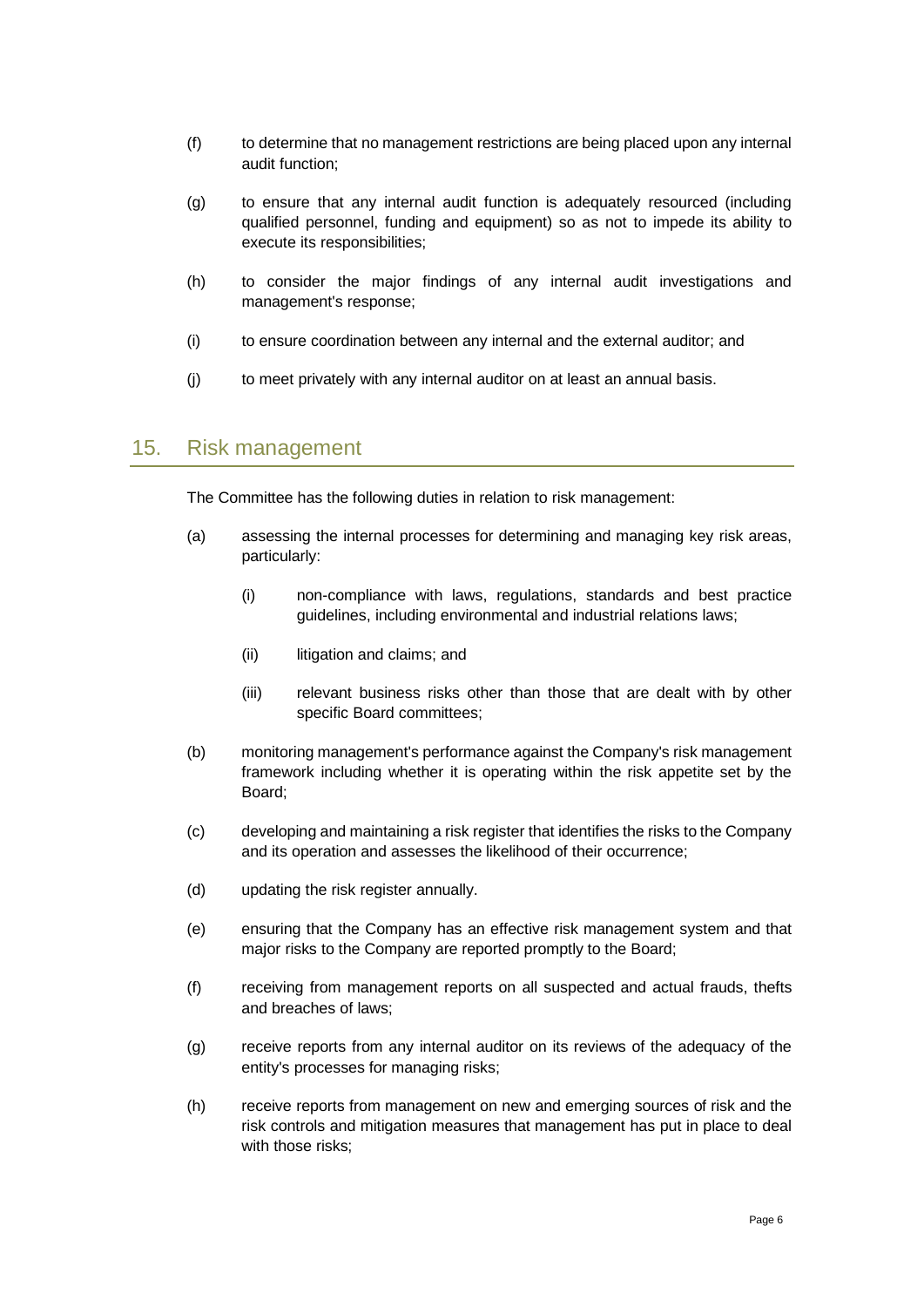- (i) reviewing any material incident involving fraud or a breakdown of the Company's risk controls and determining the lessons learned;
- (j) make recommendations to the Board in relation to changes that should be made to the Company's risk management framework or the risk appetite set by the Board;
- (k) evaluating the process the Company has in place for assessing and continuously improving internal controls, particularly those related to areas of significant risk;
- (l) assessing whether management has controls in place for unusual types of transactions and/or any potential transactions that may carry more than an acceptable degree of risk; and
- (m) meeting periodically with key management, internal and external auditors and compliance staff to understand and discuss the Company's control environment.

## 16. Communication

The Committee has the following duties in relation to communication:

- (a) if and when required, providing, through regular meetings, a forum for communication between the Boards, senior financial management, and staff involved in internal control procedures and the external auditors;
- (b) enhancing the credibility and objectivity of financial reports with other interested parties, including creditors, key stakeholders and the general public; and
- (c) establishing procedures for the receipt, retention and treatment of complaints and reports received by the Company regarding accounting, internal accounting controls or auditing matters.

## 17. Assessment of effectiveness

The Committee has the following other duties:

- (a) to evaluate the adequacy and effectiveness of the Company's administrative, operating and accounting policies through active communication with operating management, internal auditors (should they exist) and the external auditors;
- (b) oversight of the Risk Management System;
- (c) to oversee the establishment and implementation by management of a system for identifying, assessing, monitoring and managing material risk throughout the Company. This system will include the Company's internal compliance and control systems;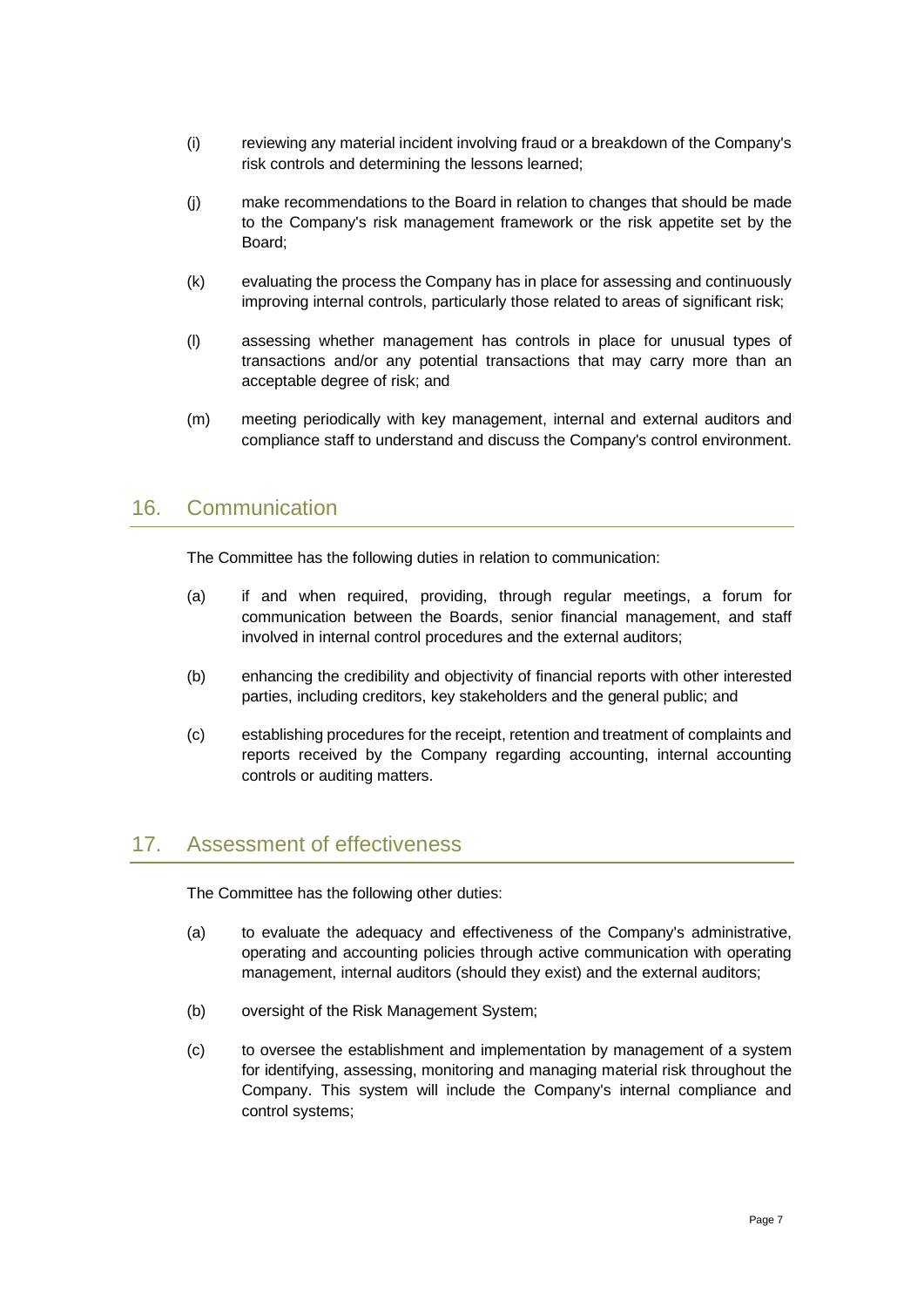- (d) to review at least annually the Company's risk management systems to ensure the exposure to the various categories of risk are minimised prior to endorsement by the Board;
- (e) to evaluate the Company's exposure to fraud;
- (f) to take an active interest in ethical considerations regarding the Company's policies and practices;
- (g) to monitor the standard of corporate conduct in areas such as arms-length dealings and likely conflicts of interest;
- (h) to identify and direct any special projects or investigations deemed necessary;
- (i) to ensure the appropriate engagement, employment and deployment of all employees under statutory obligations;
- (j) to ensure a safe working culture is sustained in the workforce;
- (k) to determine the Company's risk profile describing the material risks, including both financial and non-financial matters, facing the Company; and
- (l) to regularly review and update the risk profile.

#### 18. Reliance on information or professional or expert advice

Each member of the Committee is entitled to rely on information, or professional or expert advice, to the extent permitted by law, given or prepared by:

- (a) an employee of the Company whom the member believes on reasonable grounds to be reliable and competent in relation to the matters concerned;
- (b) a professional adviser or expert in relation to matters that the member believes on reasonable grounds to be within the person's professional or expert competence; or
- (c) another Director or officer of the Company in relation to matters within the Director's or officer's authority.

#### 19. Access to advice

- 19.1 Members of the Committee have rights of access to management and to the books and records of the Company to enable them to discharge their duties as Committee members, except where the Board determines that such access would be adverse to the Company's interests. Such access shall be provided on a timely basis.
- 19.2 Members of the Committee may meet with the auditors, both internal and external, without management being present.